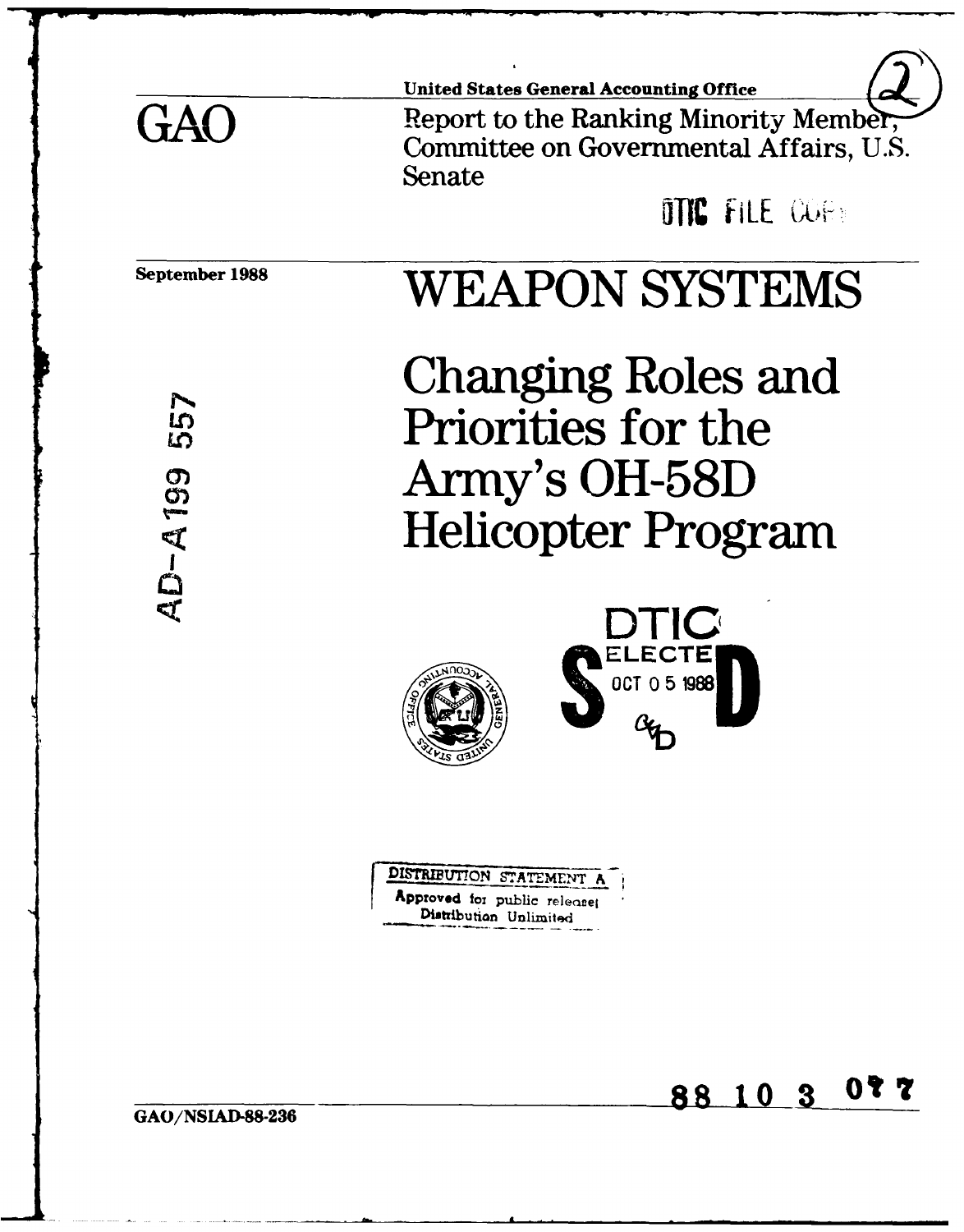**United States<br>
General Accounting Office** Washington, **D.C.** 20548

# National Security and International Affairs Division

B-208520

September **30, 1988**

The Honorable William V. Roth, Jr. Ranking Minority Member Committee on Governmental Affairs United States Senate

**Dear Senator Roth?** 

 $\frac{1}{4}$  report of  $\frac{1}{4}$ <br>As requested by your office, we have examined the Army's current plans to meet its aerial scout mission needs. To meet these needs, the Army initiated the Army Helicopter Improvement Program **(AHIP)** to upgrade existing **011-58** helicopters to an **OH-58D** configuration. During the past 3 years, the primary role for the OH-58D has changed from being a scout and a target designator for AH-64 attack helicopter units to being assigned to air cavalry units as *n* scout for ground commanders. The Army Chief of Staff is currently considering additional roles for the modified helicopter.

When the Army recommended full-scale procurement of the OH-58D in 1985, it planned to modify 578 helicopters to serve in three scout roles: (1) with AII-64 Apache attack helicopter units as a target locator and designator, (2) with air cavalry units to perform aerial reconnaissance for ground commanders, and (3) with artillery units as a target locator and designator. Since then, the OH-58D's roles and quantities have changed several times, as table 1 shows.

| Date             | <b>Decision by</b>          | Total<br>planned<br>procurement | <b>Primary role</b><br>(secondary role)                              | Reason for change                                                  |
|------------------|-----------------------------|---------------------------------|----------------------------------------------------------------------|--------------------------------------------------------------------|
| <b>July 1985</b> | Secretary of the Army       | 578                             | Attack helicopter units<br>(Artillery units).<br>(Air cavalry units) |                                                                    |
| Oct. 1985        | Secretary of Defense        | 179'                            | Artillery units                                                      | More test data needed to adequately<br>demonstrate other two roles |
| Aug. 1986        | Army Chief of Staff         | 135                             | Artillery units<br><b>Budgetary constraints</b>                      |                                                                    |
| May 1988         | Army Chief of Staff         | 477                             | Air cavalry units<br>(Artillery units).                              | 1987 air cavalry testing and 1988<br>aviation modernization plan   |
| <b>July 1988</b> | <b>Secretary of Defense</b> | 375                             | Air cavalry units<br>(Artillery units).                              | Defense funding plan covers fewer<br>years than Army plan          |

**Table 1: Changes in AHIP Since July 1985**

'The decision memorandum did not specify an authorized quantity. The Army's artillery role requirement at that time was **179** OH 580s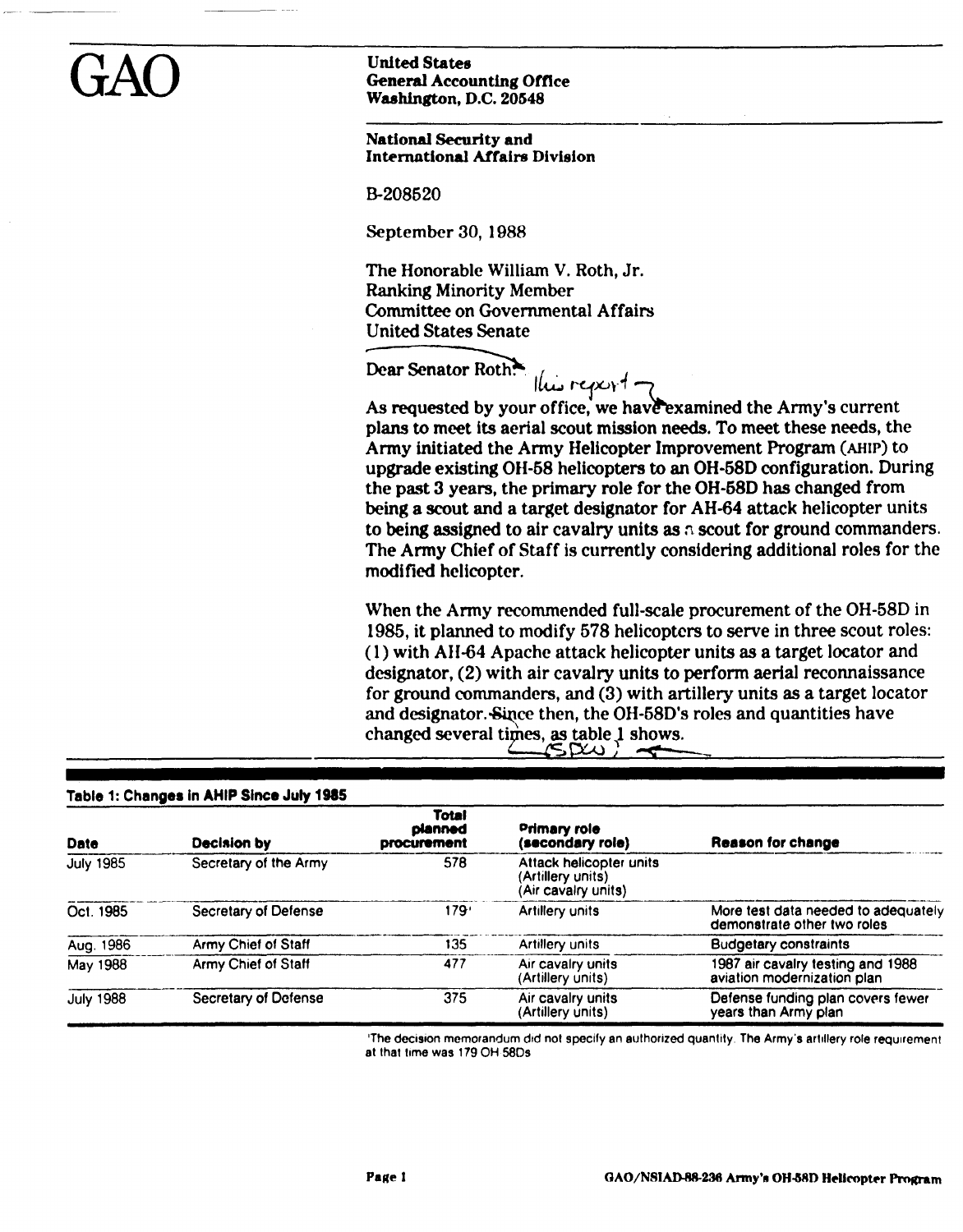**B1-208520**

|                   | Several issues regarding the OH-58D are still to be decided, which may<br>result in further changes to the program. The Army is currently consid-<br>ering arming most OH-58Ds with air-to-ground weapons to give them the<br>capability to attack ground targets. Those armaments would enable the<br>OH-58D to add armed reconnaissance and attack helicopter operations<br>to its original three roles. If the Army decides to arm the OH-58D with<br>air-to-ground weapons, other issues will have to be addressed, including<br>whether the armed OH-58Ds will replace older attack helicopters, such<br>as the AH-1 Cobra, and whet! er more testing will be required. |
|-------------------|------------------------------------------------------------------------------------------------------------------------------------------------------------------------------------------------------------------------------------------------------------------------------------------------------------------------------------------------------------------------------------------------------------------------------------------------------------------------------------------------------------------------------------------------------------------------------------------------------------------------------------------------------------------------------|
|                   | In addition to these issues, using OH-58Ds with AH-64s in attack heli-<br>copter units may resurface as an issue in the future. While current<br>Army plans do not include OH-58Ds working with AH-64s in attack heli-<br>copter units, the Army teamed the two helicopters in recent field exer-<br>cises and found the results favorable. A senior advisory group,<br>established by the Under Secretary of Defense, has recommended that<br>the issue of scout helicopters working with attack helicopter units be<br>reviewed furtuer, and the Department of Defense is planning a future<br>test of OH-58Ds and AH-64s to address this issue.                           |
| adram Docarintian | The AHIP is a major modification of existing OH-58A Kiowa helicopters                                                                                                                                                                                                                                                                                                                                                                                                                                                                                                                                                                                                        |





into **011-58D** helicopters, including a new rotor system, engine, power train, and new avionics components. The Army determined that the  $\overline{R}_{\text{Cov}}$ ,  $\overline{r}$   $\overline{r}$   $\overline{r}$   $\overline{r}$  modifications were necessary to improve flight performance and to provide new capabilities. The **01-58D** helicopters were to offer (1) improved hot-weather and nap-of-the-earth flight performance; (2) a target acquisition and laser designation system for day and night operaLlnns; **(3)** improved communication and navigation; and (4) space, weight, and power to permit adding air-to-air Stinger missiles. The target acquisition and designation system was to **be** housed in the mastmounted sight to enhance survivability **by** allowing surveillance, target acquisition, and target designation from extended ranges with minimal

> *• •• •• •••* **<b>***The OH-58D was intended to replace observation helicopters in air cav*alry, attack helicopter, and field artillery units. Air cavalry units use scout helicopters primarily to obtain information through rapid reconriolter and surveillance over wide areas of the battlefield. Ground commanders can make force deployment decisions based on this

<sup>&</sup>lt;sup>!</sup> Nap-of-the-earth refers to flying close to the earth's surface to avoid detection.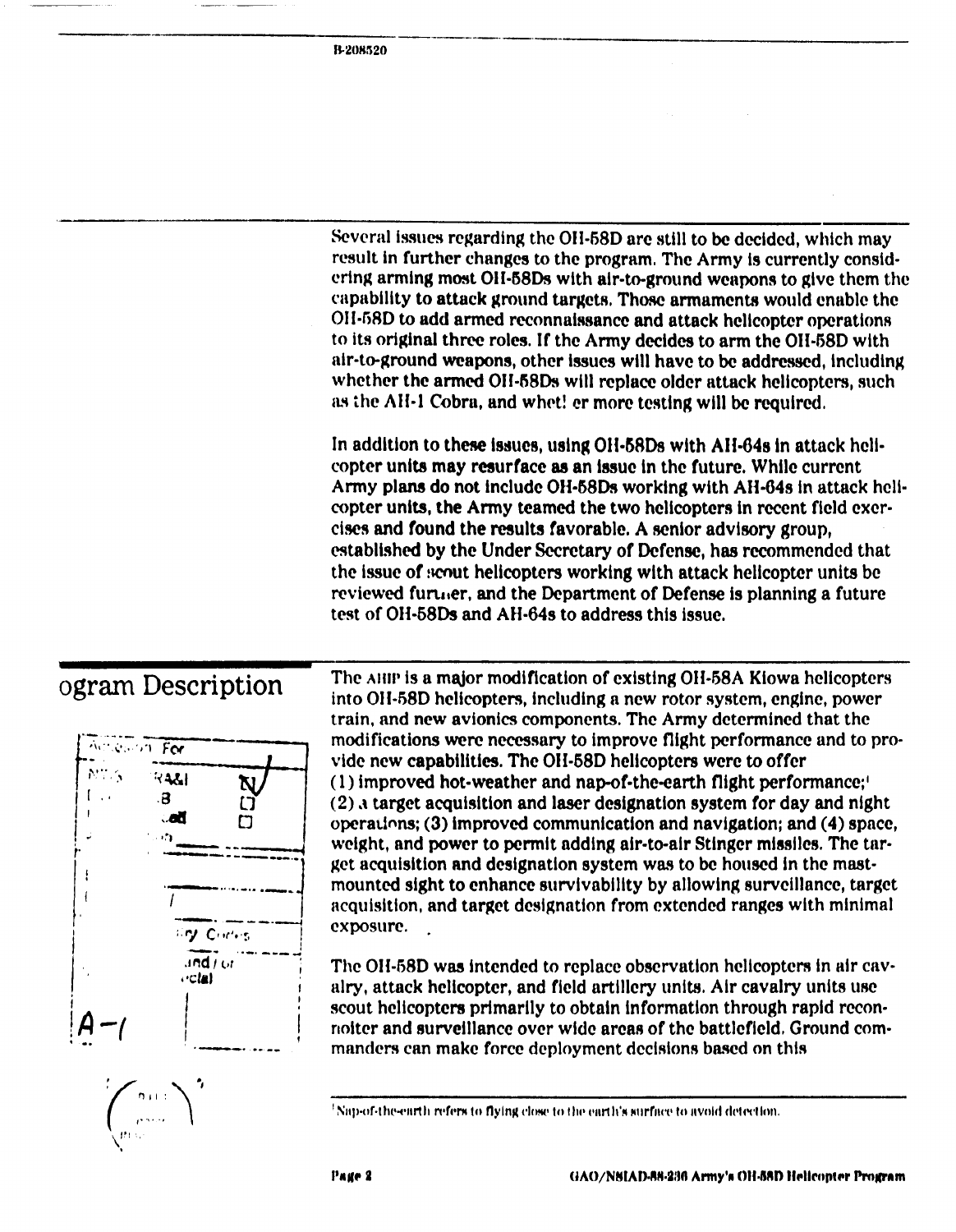|                                                                                             | information. In attack helicopter units, the scout is to assist attack heli-<br>copters to destroy targets by coordinating the attack, designating and<br>then handing over targets, gathering target information, and providing<br>security. OH-58D scouts, with their lasers, can designate targets for<br>Hellfire missiles fired from the attack helicopter. In artillery units, the<br>scout conducts battlefield reconnaissance. It communicates with the<br>ground units to request or adjust artillery fire. The OH-58D would<br>employ its laser beam to guide precision guided munitions to targets.                                                                           |
|---------------------------------------------------------------------------------------------|------------------------------------------------------------------------------------------------------------------------------------------------------------------------------------------------------------------------------------------------------------------------------------------------------------------------------------------------------------------------------------------------------------------------------------------------------------------------------------------------------------------------------------------------------------------------------------------------------------------------------------------------------------------------------------------|
|                                                                                             | In 1981, the Army awarded a contract to Bell Helicopter Textron to<br>develop the OH-58D by modifying the OH-58A helicopter. In 1984, the<br>Army awarded a contract to Bell for the initial procurement of<br>16 OH-58Ds. As of August 1988, the Army had contracted for a total of<br>135 OH-58Ds.                                                                                                                                                                                                                                                                                                                                                                                     |
|                                                                                             | Army officials estimate the procurement cost of each OH-58D armed<br>with air-to-ground weapons to be \$7.1 million (escalated dollars), based<br>on a procurement of 375 units. They estimate that the air-to-ground<br>arming comprises about \$1 million to \$1.1 million of the unit cost. The<br>Army is still studying the cost estimate, and, according to program offi-<br>cials, the actual cost is highly dependent on the production rate as well<br>as on the total quantity.                                                                                                                                                                                                |
| OH-58D Limited to<br><b>Artillery Units</b><br>Following 1985<br><b>Operational Testing</b> | The Army completed an operational test of the OH-58D in February<br>1985 to support a full-scale production decision. Based on this test, the<br>Army recommended full-scale production of 578 OH-58Ds for the three<br>scout roles. The Army planned to employ most of these -429 helicop-<br>ters—in AH-64 attack helicopter units.                                                                                                                                                                                                                                                                                                                                                    |
|                                                                                             | The Director of Operational Test and Evaluation, Office of the Secretary<br>of Defense, however, disagreed with the Army's assessment of the oper-<br>ational test results. The Director concluded that in the attack and air<br>cavalry roles, the OH-58D demonstrated no significant advantage in<br>combat effectiveness over the existing OH-58C helicopter (an upgraded<br>version of the OH-58A model that had been included in the test as the<br>baseline to measure performance against). The Director concluded that<br>the OH-58D's failure to perform better in the test was because of person-<br>nel and training problems, not because of deficiencies in the helicopter. |
|                                                                                             | In October 1985, after considering the operational test results, the Secre-<br>tary of Defense approved continued procurement of the OH-58D for use<br>in the artillery observer role, which amounted to 179 helicopters based                                                                                                                                                                                                                                                                                                                                                                                                                                                           |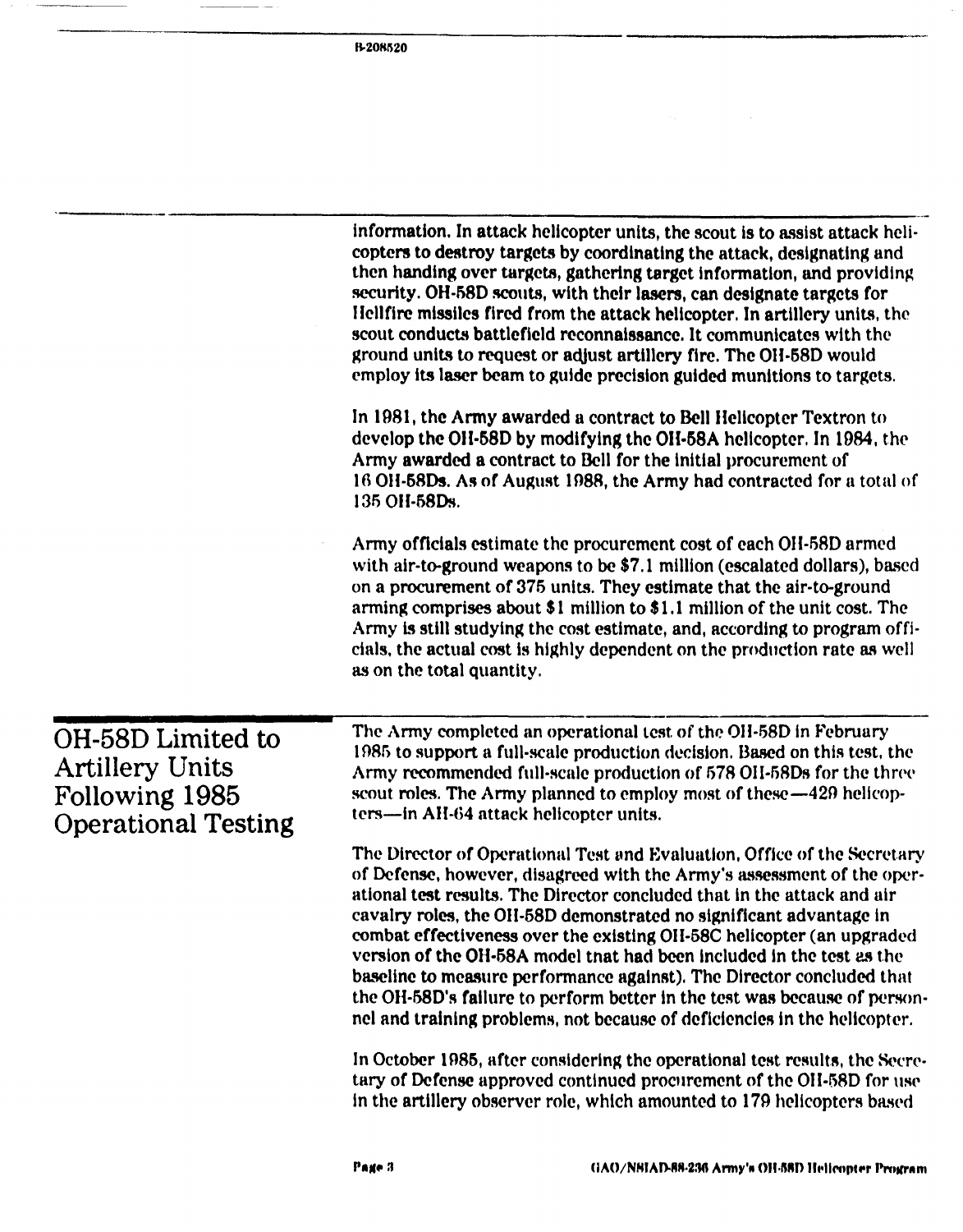|                                                                                       | B-208520                                                                                                                                                                                                                                                                                                                                                                                                                                                                                                                                                                                                                                                         |
|---------------------------------------------------------------------------------------|------------------------------------------------------------------------------------------------------------------------------------------------------------------------------------------------------------------------------------------------------------------------------------------------------------------------------------------------------------------------------------------------------------------------------------------------------------------------------------------------------------------------------------------------------------------------------------------------------------------------------------------------------------------|
|                                                                                       |                                                                                                                                                                                                                                                                                                                                                                                                                                                                                                                                                                                                                                                                  |
|                                                                                       |                                                                                                                                                                                                                                                                                                                                                                                                                                                                                                                                                                                                                                                                  |
|                                                                                       |                                                                                                                                                                                                                                                                                                                                                                                                                                                                                                                                                                                                                                                                  |
|                                                                                       |                                                                                                                                                                                                                                                                                                                                                                                                                                                                                                                                                                                                                                                                  |
|                                                                                       |                                                                                                                                                                                                                                                                                                                                                                                                                                                                                                                                                                                                                                                                  |
|                                                                                       | on Army requirements at the time. However, he withheld approval of<br>procurement for the attack helicopter unit and air cavalry roles and<br>directed the Army to perform additional tests to determine the opera-<br>tional effectiveness and suitability of the OH-58D in these roles. He also<br>directed that such tests evaluate the proper quantity mixes of attack<br>and scout helicopters when working as teams.                                                                                                                                                                                                                                       |
|                                                                                       | Although the Army planned a follow-on operational test to demonstrate<br>the OH-58D's effectiveness in the air cavalry and attack helicopter unit<br>roles, budget constraints caused the Army Chief of Staff to cancel future<br>Allip procurement, except for 135 OH-58Ds to be used in the artillery<br>role. In light of this August 1986 decision, the Army abandoned plans<br>for the follow-on operational test and instead planned a new test to<br>determine which existing Army helicopters, including attack helicopter<br>models, could serve as scout helicopters in lieu of the OH-58D. The test<br>was referred to as the Army Aerial Scout Test. |
| OH-58D Approved for<br>Air Cavalry Units<br>Based on 1987 Aerial<br><b>Scout Test</b> | The Army conducted the Aerial Scout Test from March through May<br>1987 to assess five helicopters performing as scout candidates. They<br>included the OH-58D, OH-58C, AH-64, AH-1, and an OH-58C+ (an<br>OH-58C equipped with a roof-mounted infrared vision system to<br>enhance target detection, recognition, and location at night). The<br>OH-58D was considered the baseline to measure the scout candidates<br>against.                                                                                                                                                                                                                                 |
|                                                                                       | The test primarily consisted of performing aerial reconnaissance in sup-<br>port of an air cavalry mission. The five scout candidates performed<br>scout functions while teamed with either an AH-64 or AH-1 attack heli-<br>copter. The major functional areas of reconnaissance tested were                                                                                                                                                                                                                                                                                                                                                                    |
| $\bullet$                                                                             | navigation;<br>detection, recognition, and location;<br>survivability;<br>target handover; and<br>reporting and communicating.                                                                                                                                                                                                                                                                                                                                                                                                                                                                                                                                   |
|                                                                                       | The comparative performance of the scout candidates in these areas,<br>according to the Army's September 1987 test report, is shown in table 2.                                                                                                                                                                                                                                                                                                                                                                                                                                                                                                                  |

T1w **pating (handing over) or target Inrormation from 11 to ii. hiimphr to an** attack **helleopter.**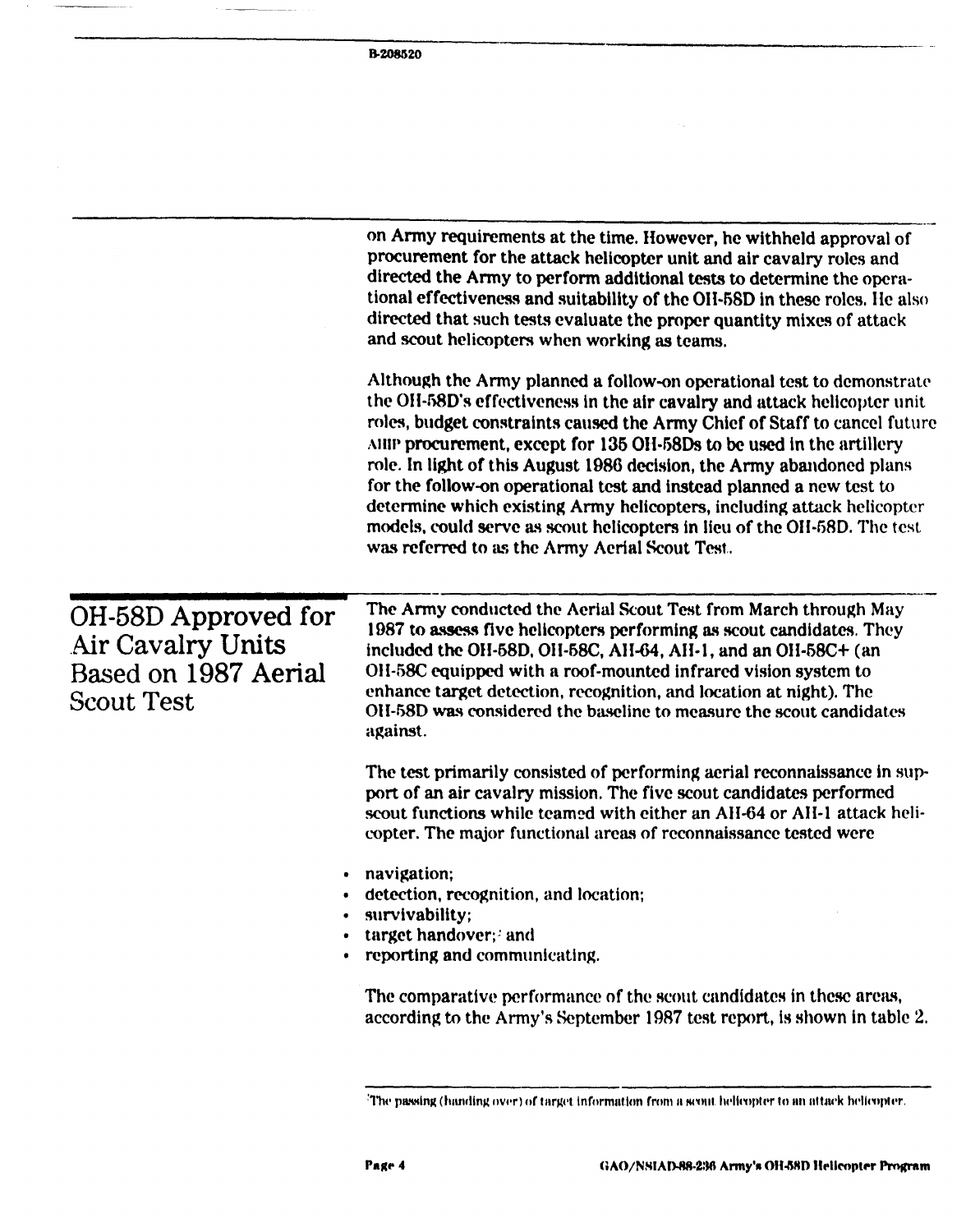### **B-208522**

## Table 2: Aerial Scout Test Results

|  |  | (1 is the best rating) |
|--|--|------------------------|
|  |  |                        |

|                                      | <b>Helicopter model</b> |  |                                  |  |  |
|--------------------------------------|-------------------------|--|----------------------------------|--|--|
| <b>Functional category</b>           |                         |  | OH-58D OH-58C OH-58C+ AH-1 AH-64 |  |  |
| Detection, recognition, and location |                         |  |                                  |  |  |
| Navigation                           |                         |  |                                  |  |  |
| Survivability                        |                         |  |                                  |  |  |
| Target handover                      |                         |  |                                  |  |  |
| Reporting and communicating          |                         |  |                                  |  |  |

According to the Army, the OH 58C+ was not tested in the navigation category, but because it has the same navigation teatures as the OH **58C,** its navigation performance would be equal to the **OH.58C**

The Army's evaluators ranked the **OR-58D** best in four of the five functional categories and concluded that, overall, the **01-58D** performed reconnaissance better than the other candidates. While the evaluators were able to compute rankings in the handover and the reporting and communicating categories, they found that the test information for these categories was not conclusive enough to clearly discriminate statistical differences among the five candidates. **The** evaluators stated that the quality of performance in these categories was driven more **by** team and interpersonal dynamics than **by** equipment differences.

According to the Army evalators, the AII-64 was the closest to the OH-5SD because of its good performance in obscured visibility conditions and its flight performance capabilities. Also, according to these evaluators, only the Ali-64 and **OH.58D** had sufficient power margins to meet military performance standards. The **OH-58C** was not able to scout for the AH-64 effectively at night or in obscured conditions, and its power limitations rendered it ineffective for worldwide deployment with the AII-64. They judged the OH-58C+ to be even more underpowered than the Ol1-58C due to the added weight of the infrared system, which degraded its performance. They found that the **All-I** was unsuitable for the scout role because of its lack of night capability and limited flight performance capability.

The Office of the Secretary of Defense agreed with the results of the Aerial Scout Test and, in July **1988,** approved procuring a total of 375 OI1-58Ds for air cavalry units and artillery units. This total includes the **135** Ol1-58Ds already under contract.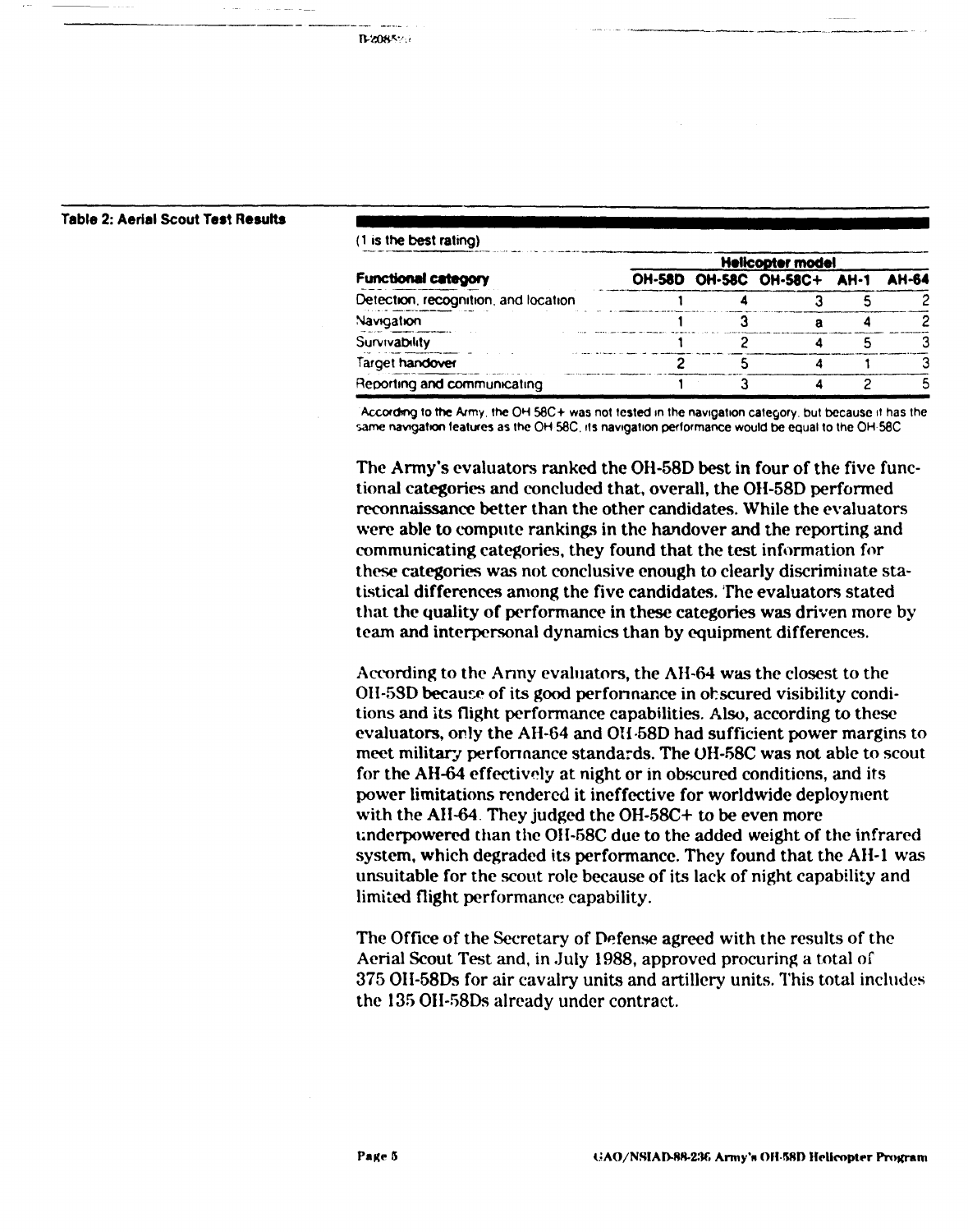-----

 $\sim$ 

| 1988 Army Plan Calls<br>for Additional<br>Procurement and a<br><b>Potential New Mission</b> | The Army Aviation Modernization Plan, approved in May 1988, is a<br>long-range plan to modernize the Army's helicopter fleet through contin-<br>ued production of current helicopters, product improvements, new air-<br>eraft, and retirement of older helicopters. The plan includes two<br>significant developments for the AHIP program: (1) the potential arming<br>of the OH-58D with air-to-ground weaponry, thus giving it the capability<br>to attack ground targets such as tanks, and (2) restoring the majority of<br>the original OH-58D procurement.                                                                                                                                                                                                                                                                             |  |  |
|---------------------------------------------------------------------------------------------|------------------------------------------------------------------------------------------------------------------------------------------------------------------------------------------------------------------------------------------------------------------------------------------------------------------------------------------------------------------------------------------------------------------------------------------------------------------------------------------------------------------------------------------------------------------------------------------------------------------------------------------------------------------------------------------------------------------------------------------------------------------------------------------------------------------------------------------------|--|--|
|                                                                                             | The Army is considering arming the OH-58D with air-to-ground weapons<br>based on recent tests which demonstrated that it can fire the Hellfire<br>antitank missile, 2.75-inch Hydra 70 rockets, and .50 caliber machine<br>guns. The Army had already planned to equip the OH-58D with the air-<br>to-air Stinger missile. Army officials concluded that the available power<br>margin in the OH-58D allowed the weight of the weapon systems and a<br>weapons mount to be added, although flight performance would be<br>reduced. The aviation plan provides that an armed version of the<br>OH-58D may be fielded in the regimental and divisional cavalry squad-<br>rons to replace the AH-1 and OH-58A or OH-58C in air cavalry units as<br>part of the plan's goals of retiring these older helicopters and reducing<br>the fleet's size. |  |  |
|                                                                                             | According to the plan, armed OH-58Ds would be used primarily in air<br>cavalry units for armed reconnaissance, with the remainder in artillery<br>units. Equipping OH-58Ds with this autonomous antitank capability<br>enhances their potential use as attack helicopters. For example, the<br>Army is considering using armed OH-58Ds to replace AH-1s and older<br>OH-58s in the attack helicopter units of some light divisions. The mod-<br>ernization plan does not include using OH-58Ds with AH-64s in attack<br>helicopter units.                                                                                                                                                                                                                                                                                                      |  |  |
|                                                                                             | The plan calls for increasing total procurement from 135 to 477<br>OH-58Ds, including 298 to be armed with air-to-ground weaponry such<br>as the Hellfire antitank missile. The Office of the Secretary of Defense<br>has approved 375 OH-58Ds through fiscal year 1994. Of these, 235 are<br>to be equipped with air-to-ground weapons.                                                                                                                                                                                                                                                                                                                                                                                                                                                                                                       |  |  |
|                                                                                             | According to Army officials, the procurement objective of 477 OH-58Ds<br>envisioned continuing production until the Army's Light Helicopter<br>Experimental (LIIX) deliveries began in the mid-1990s. The procurement<br>objective was also based on affordability considerations that balanced<br>OH-58D requirements against other aviation needs under a fixed level of<br>funding. The plan envisions approximately \$3.4 billion in annual budget                                                                                                                                                                                                                                                                                                                                                                                         |  |  |

للمستحد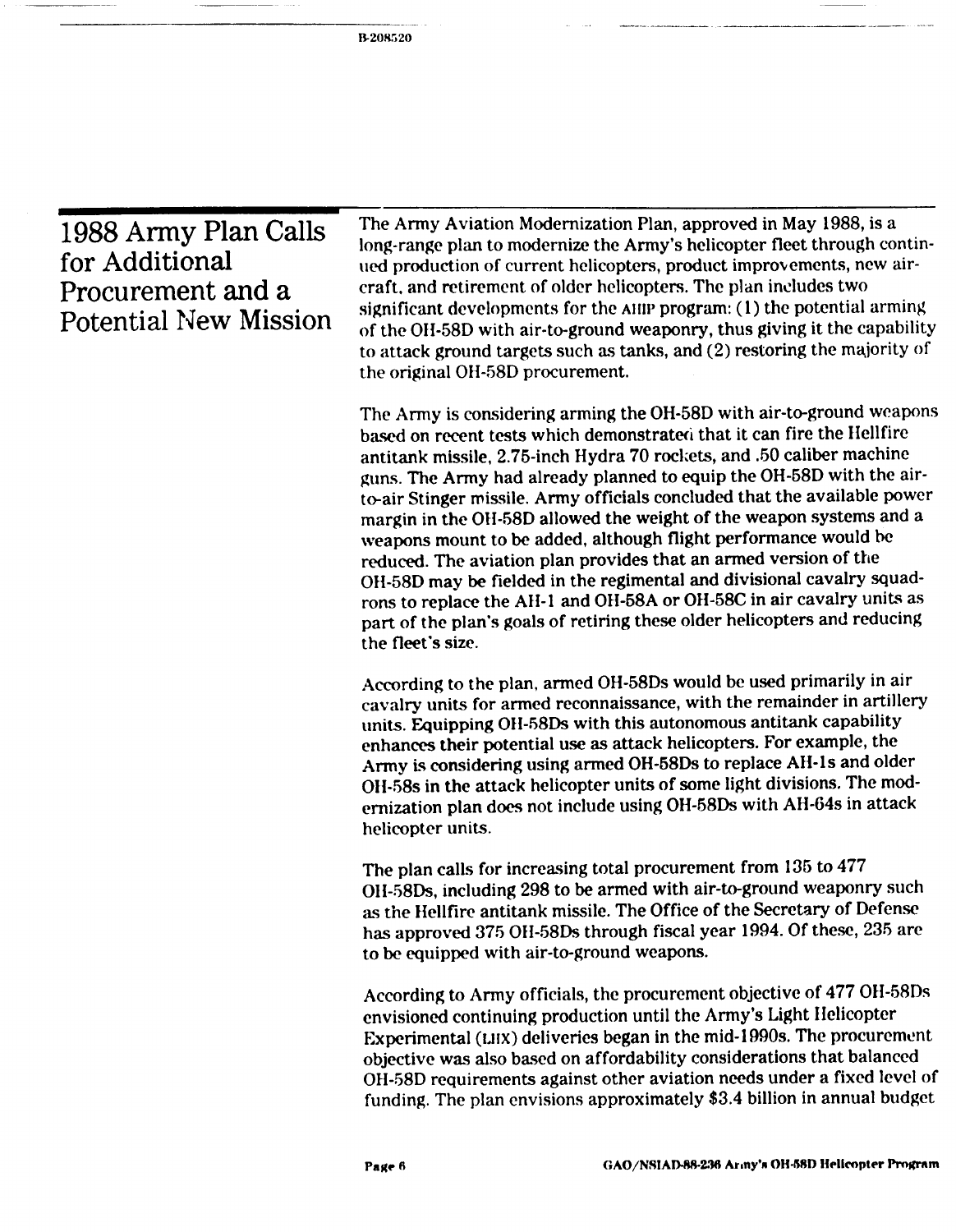**B-2 0852** authority to achieve modernization plan goals for all Army aircraft programs beginning with fiscal year 1989. In May **1988,** the Under Secretary of Defense, taking note of the Army's recommitment to requirements for OH-58Ds other than for artillery units, established a senior advisory group to assess several scout helicopter issues, including the extent of remaining test issues that must be resolved, and to recommend a test plan to resolve issues in the event that additional scout and armed reconnaissance aircraft are procured. The Army May Decide While the Army has no plan at this time to use OH-58Ds in attack heli-<br>material content with AH-64s, it may decide in the future to use copter units equipped with AH-64s, it may decide in the future to use to Use OH-58Ds With OH-58Ds in this role. We were info; **(,-d** by Army officials that in the AH-64 Attack recent REFORGER exercises, the Army employed an AH-64 attack heli-Helicopter Units in the copter unit with a detachment of OH-58Ds, with highly favorable **Future** If the Army were to use **OH-58Ds** with AH-64 attack helicopter units, it would need **to** demonstrate the OH-58D's operational advantage over other helicopters in performing that role. According to an official of the Office of the Secretary of Defense, the issue of the proper mix of OH-58Ds and AH-64s when working together in attack helicopter units, noted by the Secretary of Defense following the 1985 operational test, would also have to be resolved if the Army reconsiders using OH-58Ds with AH-64s in attack helicopter units. A future test of OH-58Ds working with AH-64s is planned to resolve these issues. In conducting this review, we discussed the AmP with officials in the **U.S.** Army Aviation Systems Command, St. Louis, Missouri; the **U.S.** Army Aviation Center, Fort Rucker, Alabama; the Office of the Deputy Chief of Staff for Operations and Plans, Washington, **D.C.;** and the Office of the Secretary of Defense, Washington, **D.C.** In addition, we examined test reports and discussed test results with officials of the Army Operational Test and Evaluation Agency. We conducted our review from January through May **1988** in accordance with generally accepted government auditing standards. We did not obtain official agency comments on this report. However, we discussed it with officials from the Office of the Secretary of Defense and the Army, and they agreed that

**the** report accurately portrayed the status of the program.